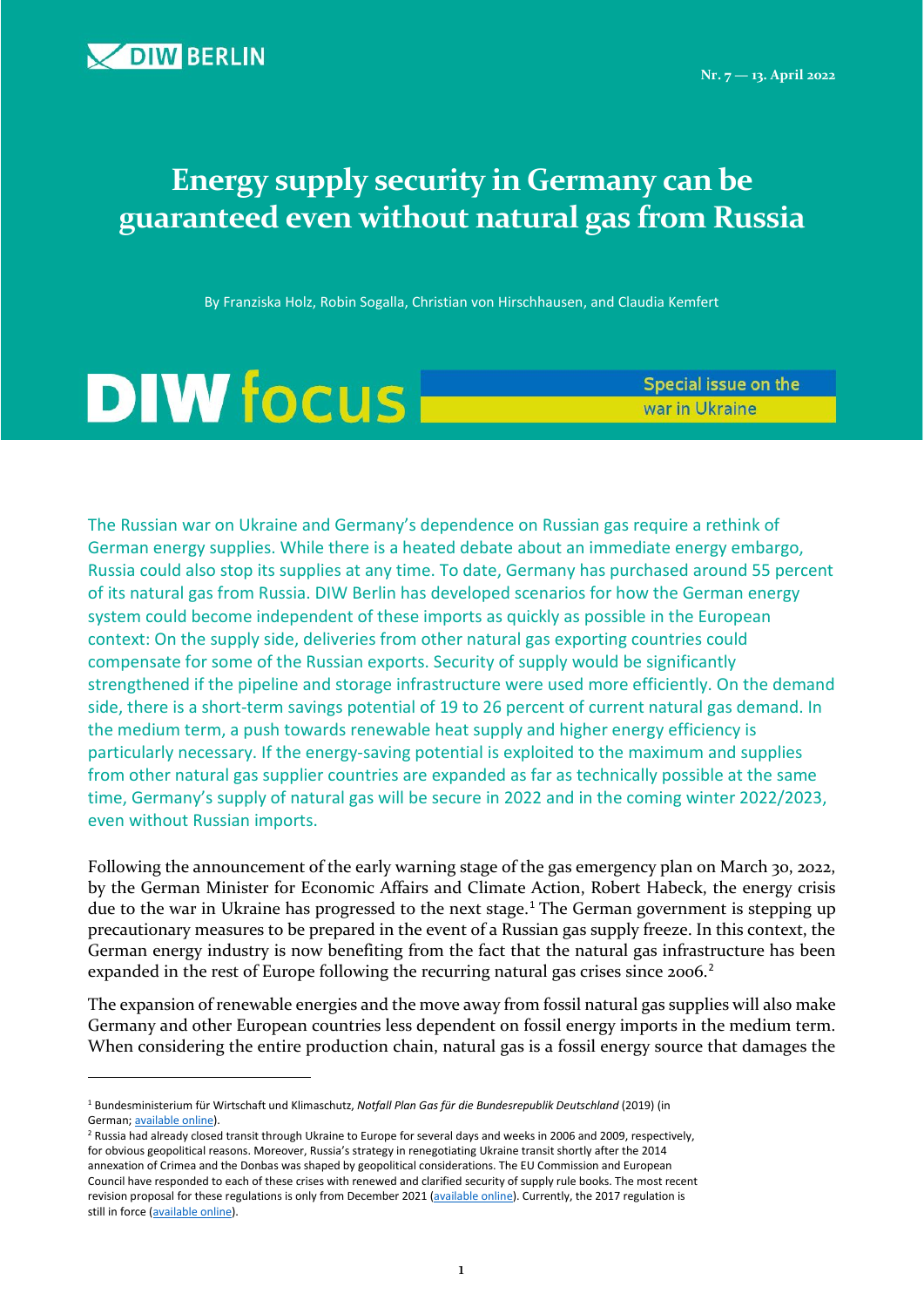climate similarly as coal due to methane emitted during extraction and transport. For years, DIW Berlin publications have suggested that Germany's medium- and long-term security of supply can be guaranteed even without natural gas supplies from Russia: On the one hand, it is possible to fall back on a diversified supply via pipeline and liquefied natural gas (LNG) terminals in neighboring countries; on the other hand, energy savings potentials of up to 26 percent of the current natural gas consumption can contribute to supply security. Now, measures that enable the efficient use of the existing infrastructure and simultaneously set the course for the medium-term end of the use of fossil natural gas, especially in the heating sector, are time critical.

### **Natural gas in the German energy supply**

 $\overline{a}$ 

According to Eurostat figures, Germany consumed around 868 terawatt hours (TWh) of natural gas in 2020, which is around 86.8 billion cubic meters (bcm) of natural gas. The main consumers are industry (255 TWh, or 29 percent of total natural gas consumption), households (252 TWh, or 29 percent, excluding district heating), commercial/small consumers (116 TWh, or 13 percent), and the energy sector with electricity generation, heat generation, and natural gas use in refineries (a total of  $243$  TWh, or 28 percent). Around 95 percent of natural gas consumption was imported recently. As of 2020, more than 50 billion cubic meters of natural gas, i.e., more than half of imports, have come from Russia.

Russian natural gas comes to Germany through the Central Corridor through Ukraine, Slovakia, and the Czech Republic (Bratsvo ("Brotherhood") pipeline); through the Yamal-Europe pipeline through Belarus and Poland, which was opened in the late 1990s; and through the Nord Stream (1) pipeline from the St. Petersburg area through the Baltic Sea to Lubmin (Mecklenburg-Western Pomerania), which was opened in 2011. For a few years now, Russia has also been exporting LNG from Siberia to Europe, although this accounts for only a small part of Russia's exports and plays a subordinate role for Germany.

DIW Berlin has long drawn attention to the vulnerability of the German and European energy systems to Russian exports, especially natural gas exports and infrastructure. As early as 2014, Russia's Gazprom had strategic infrastructure under control in Germany and Eastern Europe, a trend that has continued since then.<sup>[3](#page-1-0)</sup> The construction of pipelines through the Baltic Sea to bypass Ukraine as a transit country was also geopolitically motivated. In particular, the construction of Nord Stream 2 followed geostrategic rather than business considerations.[4](#page-1-1) More recent publications show that even before the war in Ukraine, the potential existed to shift energy supply to a greater variety of energy sources.<sup>[5](#page-1-2)</sup> In the following sections, the short-term adjustment options on the supply and demand side for the possible replacement of Russian natural gas supplies are considered and then reconciled.

# **To reduce purchases from Russia, more natural gas must be imported from other suppliers**

Natural gas is imported from European suppliers as well as from global markets. This is predominantly done under long-term supply contracts, but since the liberalization of energy markets in Europe over the past ten to 15 years, these have been supplemented by short-term trading on spot and other markets.<sup>[6](#page-1-3)</sup>

Alongside Russia, Norway has been the second major natural gas exporter to Germany since the late 1970s. Norway supplies natural gas via an offshore pipeline through the North Sea (approx. 37 percent of German imports in 2020). Since the 1960s, the Netherlands has been the third major supplier of natural gas to Germany. In addition to smaller fields in the North Sea, it has primarily exploited the

<span id="page-1-0"></span><sup>3</sup> Franziska Holz et al., "European Natural Gas Infrastructure: The Role of Gazprom in European Natural Gas Supplies." *DIW Politikberatung kompakt* 81 (2014) [\(available online\)](https://www.diw.de/de/diw_01.c.465340.de/publikationen/politikberatung_kompakt/2014_0081/european_natural_gas_infrastructure__the_role_of_gazprom_in___the_greens/european_free_alliance_in_the_european_parliament.html).

<span id="page-1-1"></span><sup>4</sup> Anne Neumann et al., "Natural Gas Supply: No Need for Another Baltic Sea Pipeline," *DIW Weekly Report* 27 (2018): 241- 248 [\(available online\)](https://www.diw.de/de/diw_01.c.593676.de/publikationen/weekly_reports/2018_27_1/natural_gas_supply__no_need_for_another_baltic_sea_pipeline.html).

<span id="page-1-2"></span><sup>5</sup> Franziska Holz and Claudia Kemfert, "No Need for New Natural Gas Pipelines and LNG Terminals in Europe," *DIW focusl* 5 (2020) [\(available online\)](https://www.diw.de/de/diw_01.c.794645.de/publikationen/diw_focus/2020_0005/no_need_for_new_natural_gas_pipelines_and_lng_terminals_in_europe.html).

<span id="page-1-3"></span><sup>6</sup> Christian von Hirschhausen and Anne Neumann, "Long-term contracts and asset specificity revisited: An empirical

analysis of producer-importer relations in the natural gas industry," *Review of Industrial Organization* 32, no. 2 (2008): 131-143 [\(available online\).](https://doi.org/10.1007/s11151-008-9165-0)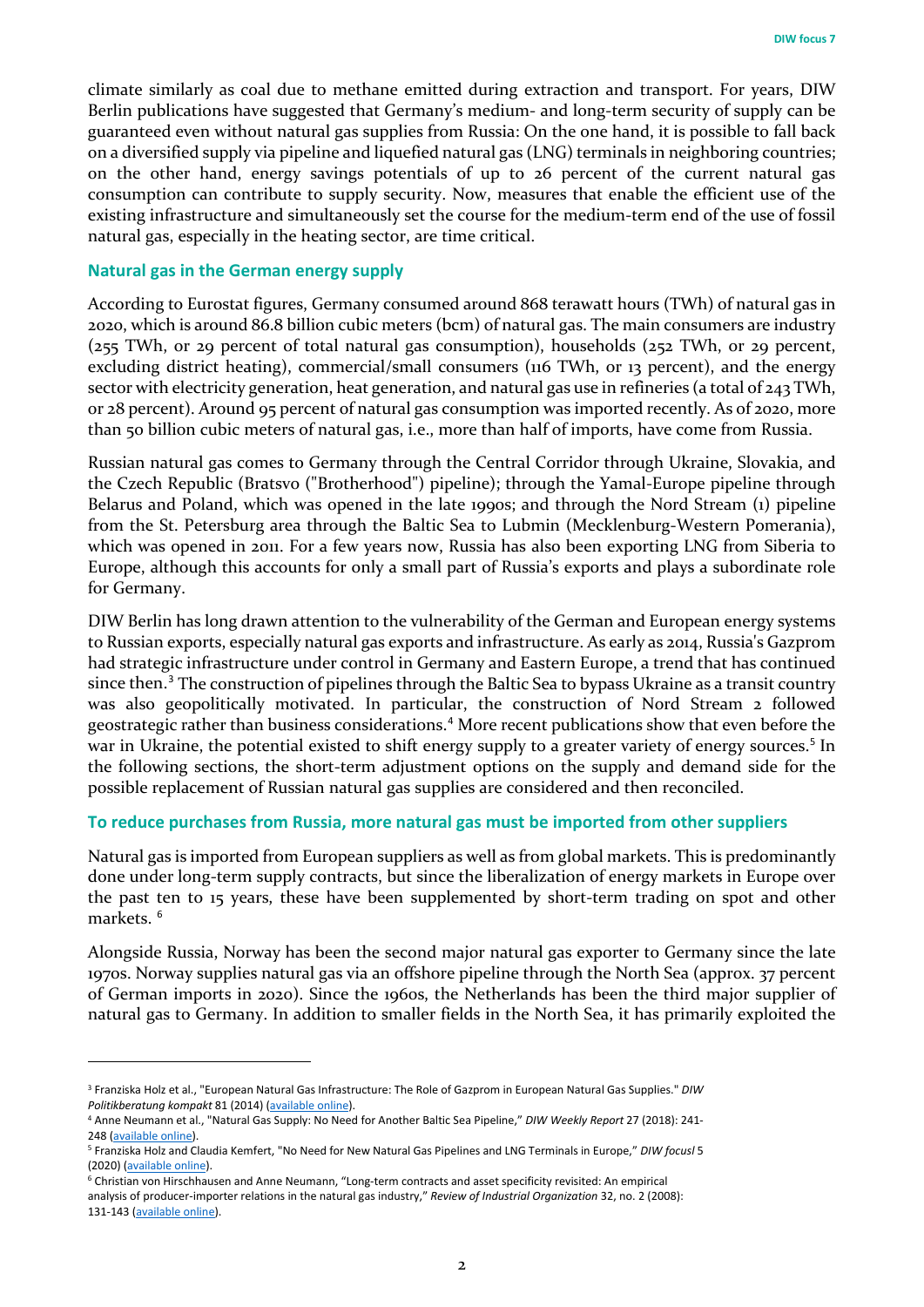large Groningen natural gas field. However, there have been problems with earthquakes in the Groningen region for about ten years and production has thus been scaled back.<sup>[7](#page-2-0)</sup>

In addition, German energy suppliers have the option of importing LNG via import terminals in neighboring countries. This is particularly suitable for terminals on the North Sea coast, for example in the Netherlands (Rotterdam), Belgium (Zeebrugge), and France (Dunkirk).[8](#page-2-1)

#### Figure 1

 $\overline{a}$ 

#### **Natural gas import connections to Germany**

Simplified presentation of the main natural gas inflows and outflows



© DIW Berlin 2022

In view of the dependence on supplies from Russia to date, the question arises as to whether, or to what extent, Russian exports to Germany could be replaced. Due to the dependence on pipelines and/or LNG terminals, it is only possible to increase deliveries in the short term via existing infrastructure capacities. However, there is significant growth potential in relation to deliveries in recent years, as the deliveries in recent weeks, which have already increased, also show.<sup>[9](#page-2-2)</sup> These potential increases total up to 37 billion cubic meters for 2022 as a whole and 28 billion cubic meters for the months of April to December 2022 (Figure 2). They will be briefly outlined here.

We distinguish between a baseline supply, a maximum supply potential, and a realistic supply. The baseline supply corresponds to the supply expected under normal circumstances for 2022 based on past years and current supply contracts.[10](#page-2-3) Generally speaking, the maximum supply potential assumes the highest possible increase in deliveries to Germany, while the realistic supply also takes into account

<span id="page-2-0"></span><sup>7</sup> Franziska Holz et al., "Shaking Dutch Grounds Won't Shatter the European Gas Market," *Energy Economics* 64 (2017): 520-529 [\(available online\).](https://doi.org/10.1016/j.eneco.2016.03.028) Franziska Holz, Hanna Brauers, and Thorsten Roobeek, " Earthquakes in the Netherlands Cannot Shake the European Natural Gas Market,*" DIW Weekly Report* 48 (2015): 629-635 [\(available online\).](https://www.diw.de/de/diw_01.c.520735.de/publikationen/ecomomic_bulletins/2015_48_1/earthquakes_in_the_netherlands_cannot_shake_the_european_natural_gas_market.html)

<span id="page-2-1"></span><sup>&</sup>lt;sup>8</sup> For example, Uniper has been booking import capacity at the gate terminal in Rotterdam for years and has recently increased these bookings [\(available online\)](https://www.uniper.energy/news/de/uniper-bucht-zusaetzliche-kapazitaet-am-gate-terminal).

<span id="page-2-2"></span><sup>9</sup> Thanks to EU transparency requirements, gas flows can be viewed at the Association of European Transmission System Operators for Gas, among others [\(available online\)](https://transparency.entsog.eu/).

<span id="page-2-3"></span><sup>&</sup>lt;sup>10</sup> Supply contracts according to Anne Neumann, Sophia Rüster, and Christian von Hirschhausen, "Long-Term Contracts in the Natural Gas Industry: Literature Survey and Data on 426 Contracts (1965-2014)," *DIW Data Documentation* 77 (2015) [\(available online\)](https://www.diw.de/de/diw_01.c.498213.de/publikationen/data_documentation/2015_0077/long-term_contracts_in_the_natural_gas_industry__literature_survey_and_data_on_426_contracts__1965-2014.html).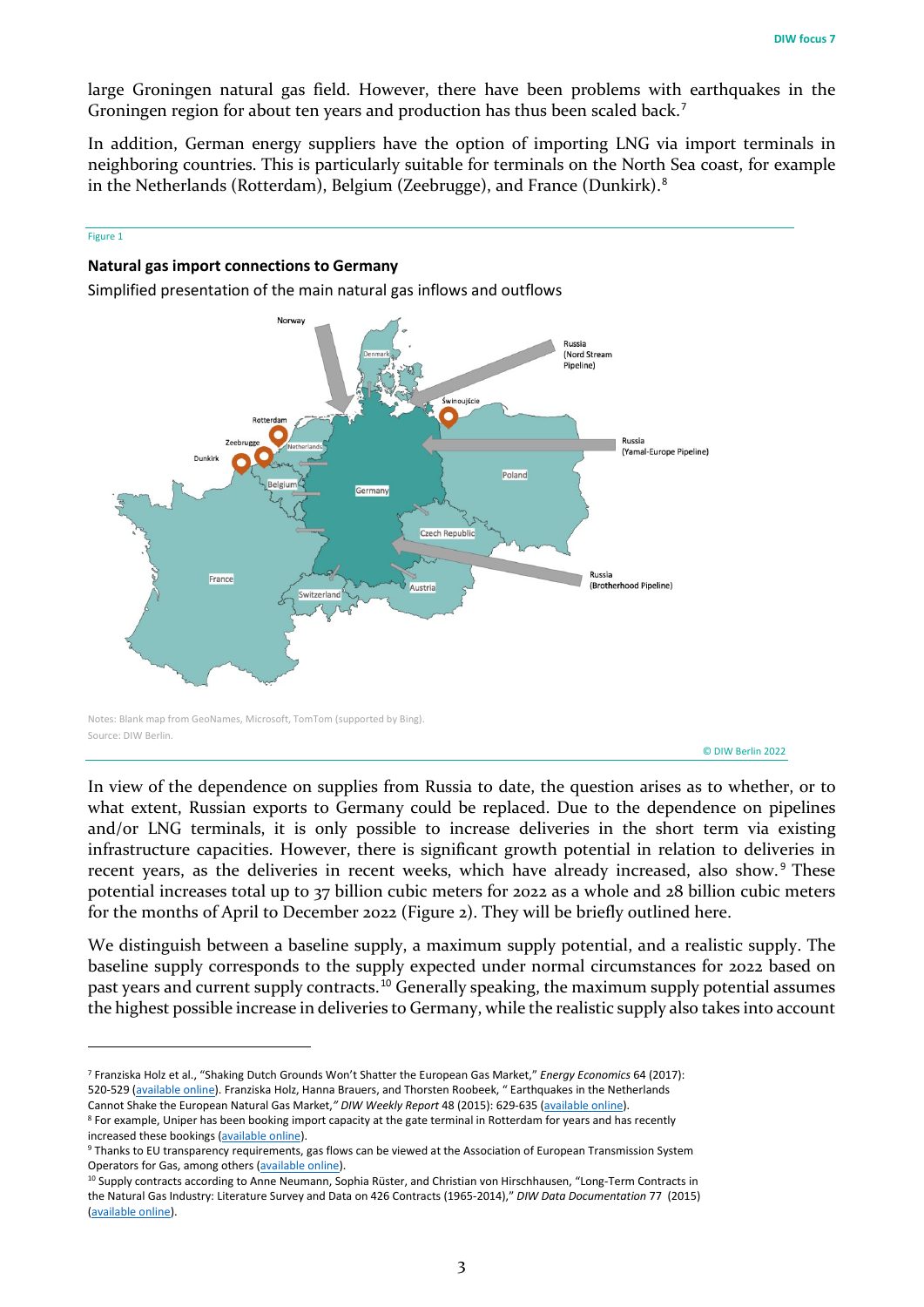the needs of Germany's neighboring countries and planned maintenance. The realistic supply is also higher than the baseline non-Russian supply by 19 billion cubic meters for the whole of 2022 and by 14 billion cubic meters for the months April to December 2022.



In billion cubic meters



## **Possible supply increases of natural gas exports to Germany**

far as they are known (data from Anne Neumann et al., **available online**). Source: DIW Berlin.

© DIW Berlin 2022

For the maximum supply, it was assumed that Norway would be able to supply Germany without interruption at the level of the pipelines' daily maximum capacity (i.e. 3.51 billion cubic meters per month) in 2022. Realistically, however, it must be assumed that, for safety reasons, annual maintenance will have to be carried out in the fields and pipelines, which will take approximately one month overall. In addition, beginning in the fall of 2022, Norway will send some of the gas previously supplied to Germany to Poland instead via the Baltic Pipe (ten billion cubic meters of annual capacity; here, two billion cubic meters are expected for 2022).

For the maximum supply from the Netherlands, it is assumed that the Netherlands will be able to supply at the highest monthly level in 2021 throughout 2022 (1.946 billion cubic meters per month). This implies that the reduction of production from the Groningen field will be temporarily suspended and production in the Small Fields will be maintained at a high level. However, this has not been achieved in recent months despite high prices. Realistic supply is therefore assumed to be 40 percent lower. This roughly corresponds to deliveries in 2021 and would therefore still be higher than previously planned.

The LNG terminals in northwestern Europe are connected to the German market via the European pipeline network. For the maximum supply scenario, it is assumed that at least half of the terminals'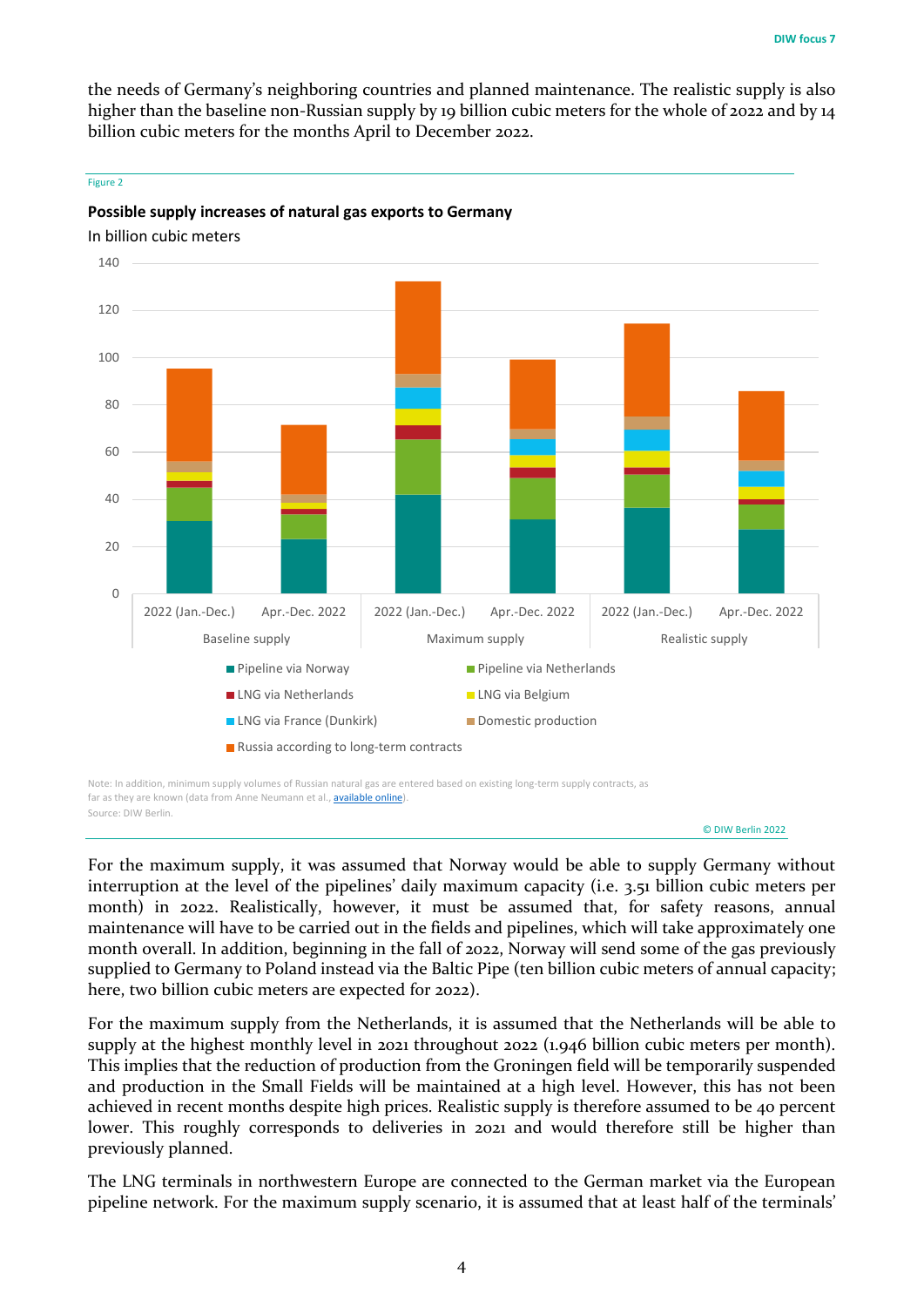capacities can be used for imports to Germany (Rotterdam). Respectively, the unused capacities from 2021 could be available for Germany (Dunkirk and Zeebrugge, minus the replacement of possible shortfalls of Russian exports to Belgium). In the realistic scenario, LNG import opportunities via the Netherlands (Rotterdam) must be set lower, as the Netherlands will likely need to compensate for both its own production difficulties and recent fairly high imports from Russia with LNG imports. In the global market, LNG supply and vessels are available, as LNG supplies are directed to Europe instead of Asia when prices in Europe are high. This has already been seen in the first months of 2022.<sup>[11](#page-4-0)</sup>

Other possibilities for increasing supply in Germany through more efficient EU-wide network management have not yet been taken into account. For example, with appropriate network management, it would also be possible to trade LNG coming to Europe via LNG terminals on the Mediterranean and Adriatic coasts. This could be made possible, for example, by netting (virtual reverse flows) in the pipelines within Europe. By netting the flows in both directions in this way, sales can be made in the opposite direction in addition to physical capacity in one direction. The direction of flow in pipelines in the Eastern and Central European region is generally still from the east (Russia) to the west and south (Italy, for example). Netting or virtual reverse flows can be implemented immediately and would offer the possibility to bring gas from LNG terminals in Southern Europe (Italy, Croatia, Turkey, and so on) to Eastern and Central European countries previously dependent on Russia, even before the establishment of physical reverse flow capacity. Natural gas from North African suppliers delivering by pipeline to Italy (Algeria, Libya) could also be sold to Germany in this way.

In addition, the German government is currently supporting the use of floating LNG terminals on the German coast, which could provide relief for the coming winters. However, new capacities for the fossil fuel natural gas should include a phase-out date so as not to come into conflict with the goal of climate neutrality by 2045. Floating storage and regasification units (FSRUs) are often chartered under leasing agreements and are thus suitable for temporary use. Building fixed LNG terminals in Germany, on the other hand, does not make sense because of the long construction times and the sharp decline in natural gas demand in the medium term.

# **Short-term energy saving opportunities to reduce natural gas consumption**

If current natural gas imports from Russia are discontinued, it will be necessary to reduce natural gas consumption. Given the current serious situation, a higher decline in demand can be expected than is implied by the long-term equilibrium models usually used for analysis. For example, in an equilibrium model of the international natural gas market, demand declined by only four percent annually following a price increase due to supply disruption.<sup>[12](#page-4-1)</sup> In contrast, current energy industry studies show short-term savings potential of around 18 percent of gas demand in Germany.<sup>[13](#page-4-2)</sup> In addition, the high price of natural gas on wholesale markets since summer 2021 provides incentives to reduce natural gas consumption.

Different scenarios are also distinguished for natural gas demand: a baseline scenario, a medium savings scenario, and an optimistic savings scenario (Figure 3). The baseline scenario contains the assumption of moderate savings (minus nine percent compared to 2020), which means that natural gas demand is roughly equivalent to the 2014/2015 level, when high prices also prevailed on the natural gas market. Natural gas consumption can be reduced, especially in the power sector (excluding heat generation), where replacing natural gas is more feasible from a technical perspective. However, this would require the use of more coal in the short term. The demand scenarios assume that at least 30

 $\overline{a}$ 

<span id="page-4-0"></span><sup>&</sup>lt;sup>11</sup> Mike Fulwood et al., "The EU plan to reduce Russian gas imports by two-thirds by the end of 2022: Practical realities and implications," *Oxford Institute for Energy Studies Energy Insight* 110 (2022) [\(available online\).](https://www.oxfordenergy.org/publications/the-eu-plan-to-reduce-russian-gas-imports-by-two-thirds-by-the-end-of-2022-practical-realities-and-implications/)

<span id="page-4-1"></span><sup>&</sup>lt;sup>12</sup> Ruud Egging, Franziska Holz, and Victoria Czempinski, "Freedom Gas to Europe? Scenario Analyses with the Global Gas Model," Research in International Business and Finance 58 (2021): 101460 [\(available online\).](https://doi.org/10.1016/j.ribaf.2021.101460)<br><sup>13</sup> Cf. BDEW, Kurzfristige Substitutions- und Einsparpotenziale Erdgas in Deutschland (Berlin: German Association of Energy

<span id="page-4-2"></span>and Water Industries, 2022) (in German[; available online\);](https://www.bdew.de/service/anwendungshilfen/kurzfristige-substitutions-und-einsparpotenziale-erdgas-in-deutschland/) Forschungszentrum Jülich, *Wie sicher ist die Energieversorgung ohne russisches Erdgas?* (FZ Jülich IEK-3: 2022) (in German[; available online\);](https://www.fz-juelich.de/iek/iek-3/DE/News/energySupplyWithoutRussianGas/_node.html) and Helen Burmeister et al., *Energiesicherheit und Klimaschutz vereinen* (Agora Energiewende: 2022) (in German[; available online\).](https://www.agora-energiewende.de/veroeffentlichungen/energiesicherheit-und-klimaschutz-vereinen/)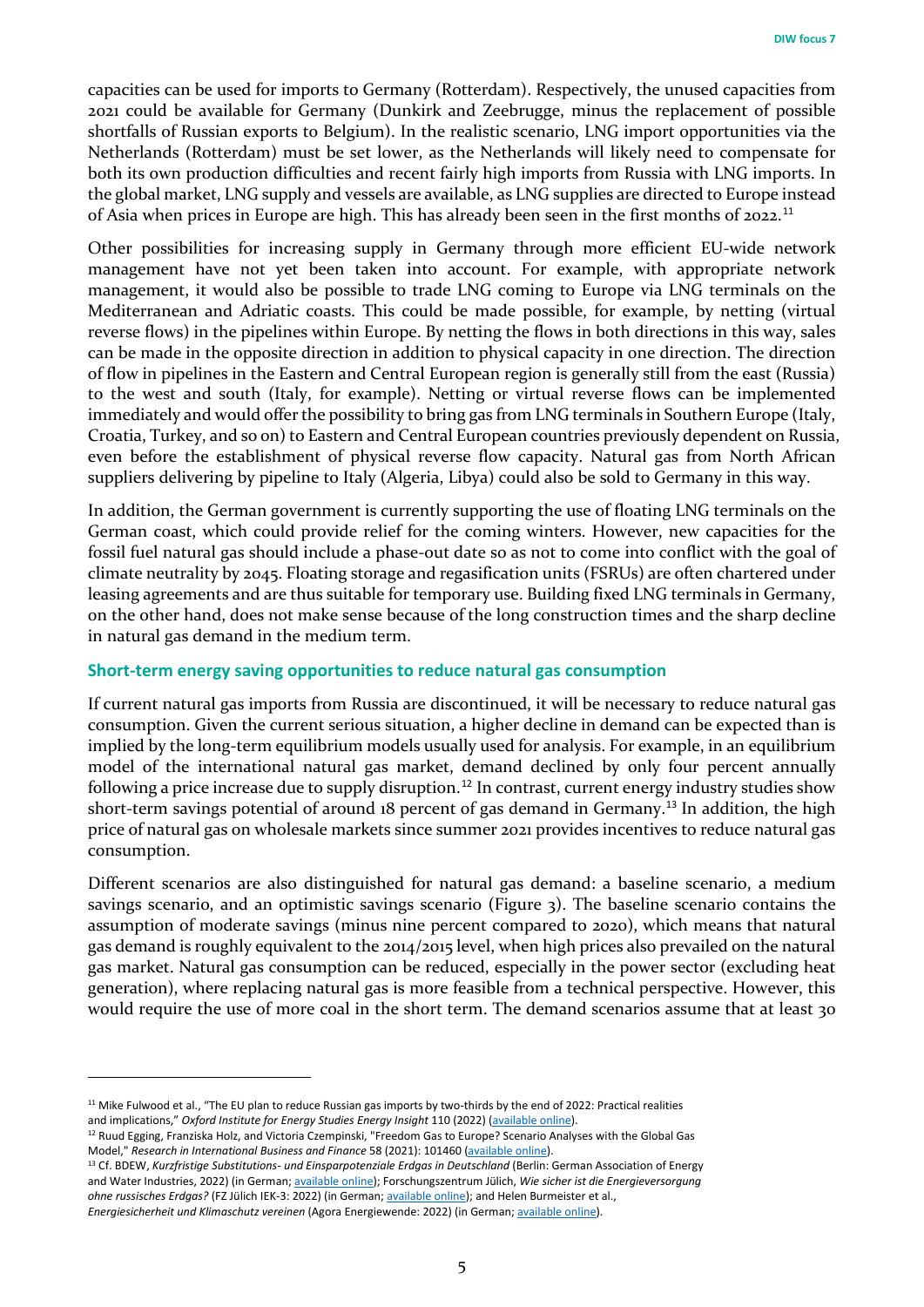percent and up to 100 percent (relative to 2020) of natural gas consumption in the power sector could be shifted.

#### Figure 3



# **Natural gas demand in 2022 in possible short-term scenarios**

In billion cubic meters

The scenario with medium savings (minus 18 percent compared to 2020) is similar to the demand estimates of other institutes, although the assumptions also differ in detail slightly.<sup>[14](#page-5-0)</sup> The scenario is based on a complete substitution of natural gas in power generation (excluding heat generation). In addition, natural gas consumption in industry and in private households declines more sharply (minus 15 percent). In the case of households, this can be achieved by lowering the room temperature, reducing the use of hot water, and by increasing the use of heat pumps in the short term.[15](#page-5-1) Low-income households need financial relief for high natural gas prices.<sup>[16](#page-5-2)</sup> In industry, the greatest savings potential lies in switching to alternative energy sources in heat generation such as electricity, coal, or biomass. However, this switch is difficult for processes that require a high level of heat, which is why savings for industry are assumed to be rather moderate at 15 percent overall.

The scenario with optimistic savings is based on Agora Energiewende's Phase 2 scenario.<sup>[17](#page-5-3)</sup> Compared to the "medium savings" scenario, a significantly greater reduction in demand is assumed in the industrial sector (minus 33 percent), which affects all sectors, although not equally. The greatest savings potential is assumed for the food and chemical industries, where it seems easier to switch to other energy sources. An above-average savings potential is also assumed for the chemical industry, since intermediate and end products that have been produced in Germany from natural gas up to now can also be imported to some extent. [18](#page-5-4) Nevertheless, the reduction in natural gas consumption

 $\overline{a}$ 

<span id="page-5-0"></span><sup>&</sup>lt;sup>14</sup> For example, BDEW (2022) assumes 19 percent savings potential and Burmeister et al. (2022) and FZ Jülich (2022) also assume 18 percent.

<span id="page-5-1"></span><sup>&</sup>lt;sup>15</sup> Burmeister et al. (2022), op. cit.

<span id="page-5-2"></span><sup>&</sup>lt;sup>16</sup> Karsten Neuhoff et al., "Gaspreisschock macht kurzfristige Unterstützung und langfristige Effizienzverbesserung

erforderlich*," DIW aktuell* 78 (2022) (in German[; available online\)](https://www.diw.de/de/diw_01.c.834561.de/publikationen/diw_aktuell/2022_0078/gaspreisschock_macht_kurzfristige_unterstuetzung_und_langfristige_effizienzverbesserung_erforderlich.html).

<span id="page-5-3"></span><sup>&</sup>lt;sup>17</sup> See Burmeister et al. (2022), op. cit.

<span id="page-5-4"></span><sup>18</sup> See BDEW (2022), op. cit. (S. 18)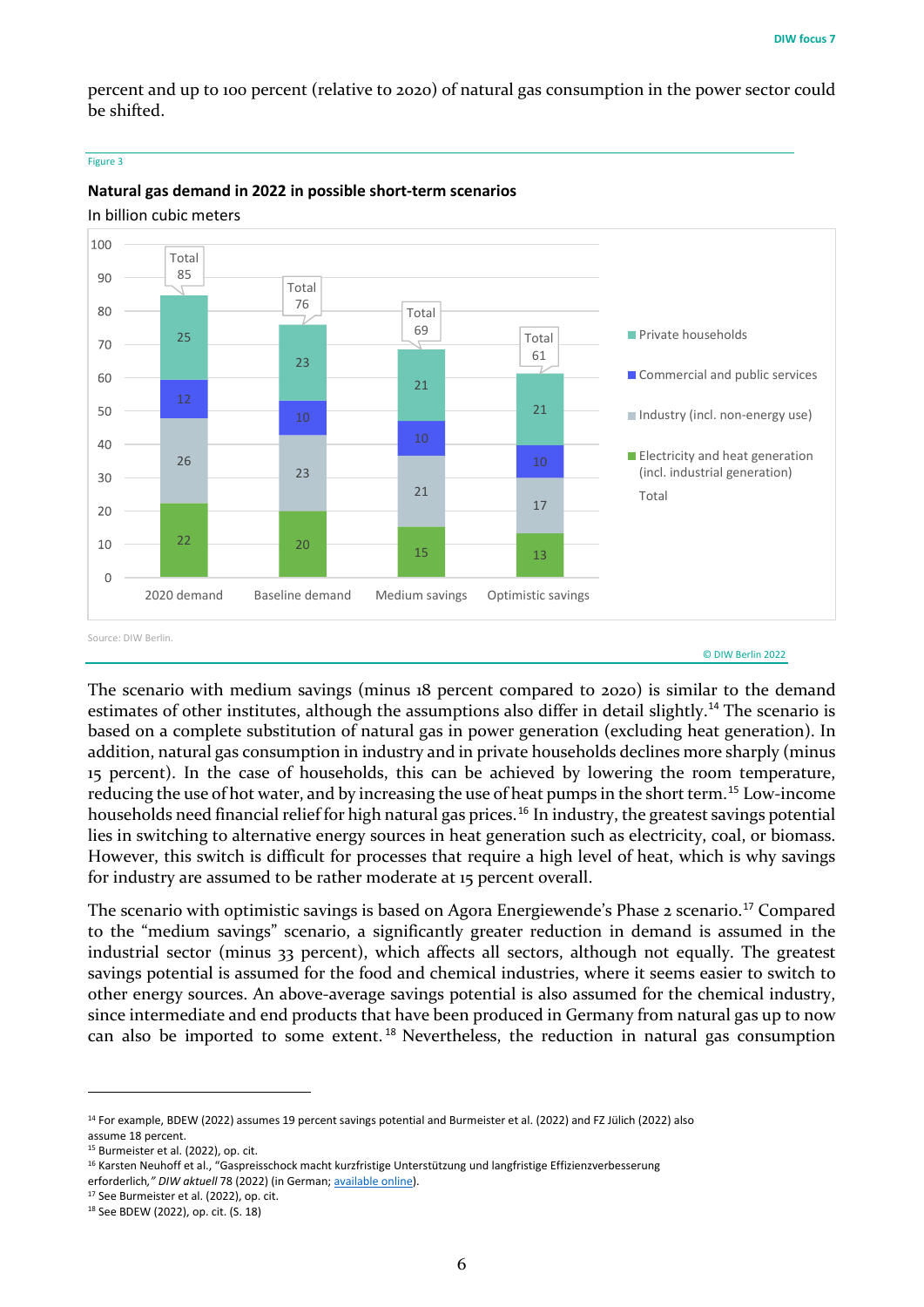assumed in this scenario will probably be accompanied by a temporarily significant decline in industrial production in Germany.

# **Scenarios for supply-demand ratios ("supply gap")**

The scenarios outlined above for the possible natural gas supply and the possible (reduced) demand in 2022 are combined in the following analysis. The focus is on supply from April up to and including December 2022. This also includes the filling of natural gas storage facilities, which are used to stock up for the remaining winter months of the 2022/2023 heating season (usually until the end of March).

Compared with other European countries, Germany has generous natural gas storage capacities of 24.5 billion cubic meters, i.e., more than a quarter of annual demand to date or more than two thirds of demand in the winter months of January to March. The German government plans to require 80 percent of the storage facilities to be filled on October 1 and 90 percent on November 1.[19](#page-6-0) The volumes to be stored must be procured during the summer months in addition to current consumption. If the storage facilities were to be filled completely, this would still amount to 17.85 billion cubic meters from April 1 and 16 billion cubic meters if they were filled 90 percent of the time.<sup>[20](#page-6-1)</sup> Thus, the planned strict requirements potentially limit the availability of natural gas to consumers during the summer. At the same time, our supply analysis shows that non-Russian supply significantly exceeds one-third of demand even in the baseline scenario, so two-thirds of demand would not need to be held in storage. Therefore, the optimistic demand scenario assumes 80 percent filling, which will be achieved by the end of 2022.

A maximum supply in combination with all demand scenarios results in a balanced picture for the year 2022 as well as winter 2022/2023 (Figure 4). A supply gap results with a lower supply. However, with a realistic supply and medium savings, the supply gap is only 10 percent. This could be achieved through additional savings.

 $\overline{a}$ 

<span id="page-6-1"></span><span id="page-6-0"></span><sup>19</sup> Proposed legislation "Introduction of fill level requirements for gas storage facilities" [\(available online\)](https://www.bundestag.de/dokumente/textarchiv/2022/kw11-de-gasspeicheranlagen-883810). In addition, the proposed legislation provides for a minimum filling level of 40 percent on February 1. The European Commission plans a similar target of 90 percent filling on October 1 for the entire EU (see European Commission, "RePowerEU: Joint European Action for More Affordable, Secure and Sustainable Energy," press release, March 8, 2022, [\(available online\).](https://ec.europa.eu/commission/presscorner/detail/de/ip_22_1511) <sup>20</sup> Storage level on  $4/1/2022$  was 6.4 billion cubic meters according to AGSI [\(available online\).](https://agsi.gie.eu/#/historical/DE)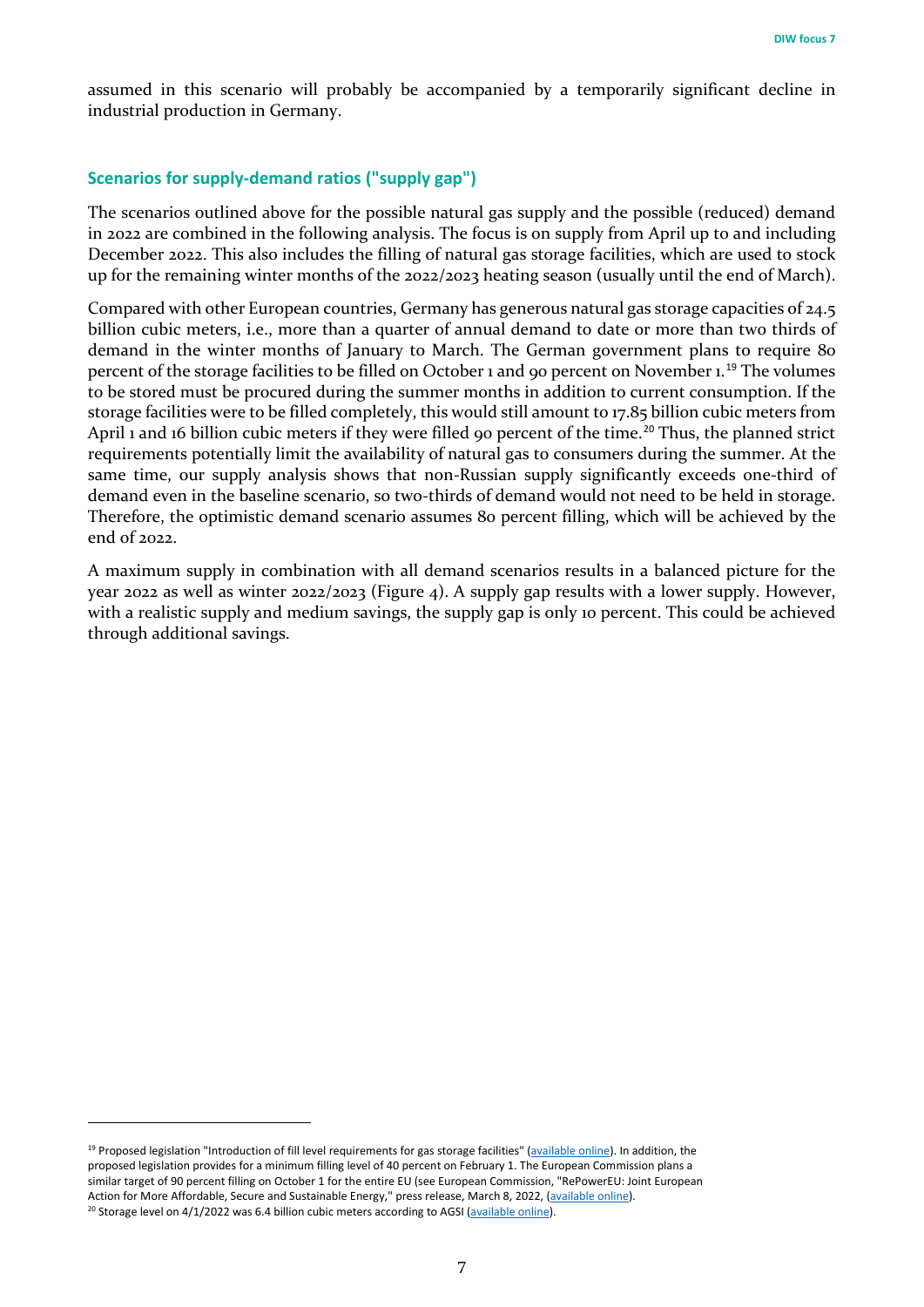#### Figure 4

# **Combined scenarios for supply and demand in the event of an interruption of natural gas supplies from Russia**

In billion cubic meters



31; in the optimistic savings scenario, storage is assumed to be 80 percent full by December 31. Source: DIW Berlin.

© DIW Berlin 2022

# **Conclusion: Security of supply possible without new LNG terminals even if Russian supplies cease**

If the German energy system is adapted quickly, the loss of Russian natural gas exports could be compensated for in the course of 2022 and energy supplies could be secured in the coming winter. The condition for this is that Germany's natural gas imports from traditional supplier countries are significantly expanded. Furthermore, it is necessary to fill up existing storage facilities 80 to 90 percent before the start of the heating period in the winter of 2022/2023. More efficient use of the German and European natural gas pipeline system, and using it to link Germany to Southern Europe, could further ease the situation. While the additional supply is not enough to replace all of Russia's natural gas imports to date, in combination with declining natural gas consumption, Germany's energy supply can be secured. The construction of LNG import terminals on the coast does not make sense due to the long construction times and the sharp decline in natural gas demand in the medium term, and there are considerable risks of losses (known as stranded investments).

Under optimistic assumptions, natural gas savings of 18 to 26 percent of demand are possible. While natural gas in the electricity sector can be replaced by alternative energy sources in the short term, the savings in industry are accompanied by a drop in production. The industries that are particularly affected should therefore be compensated. These programs should aim to reduce natural gas consumption structurally and promote the switch to low-GHG production technologies. In the case of